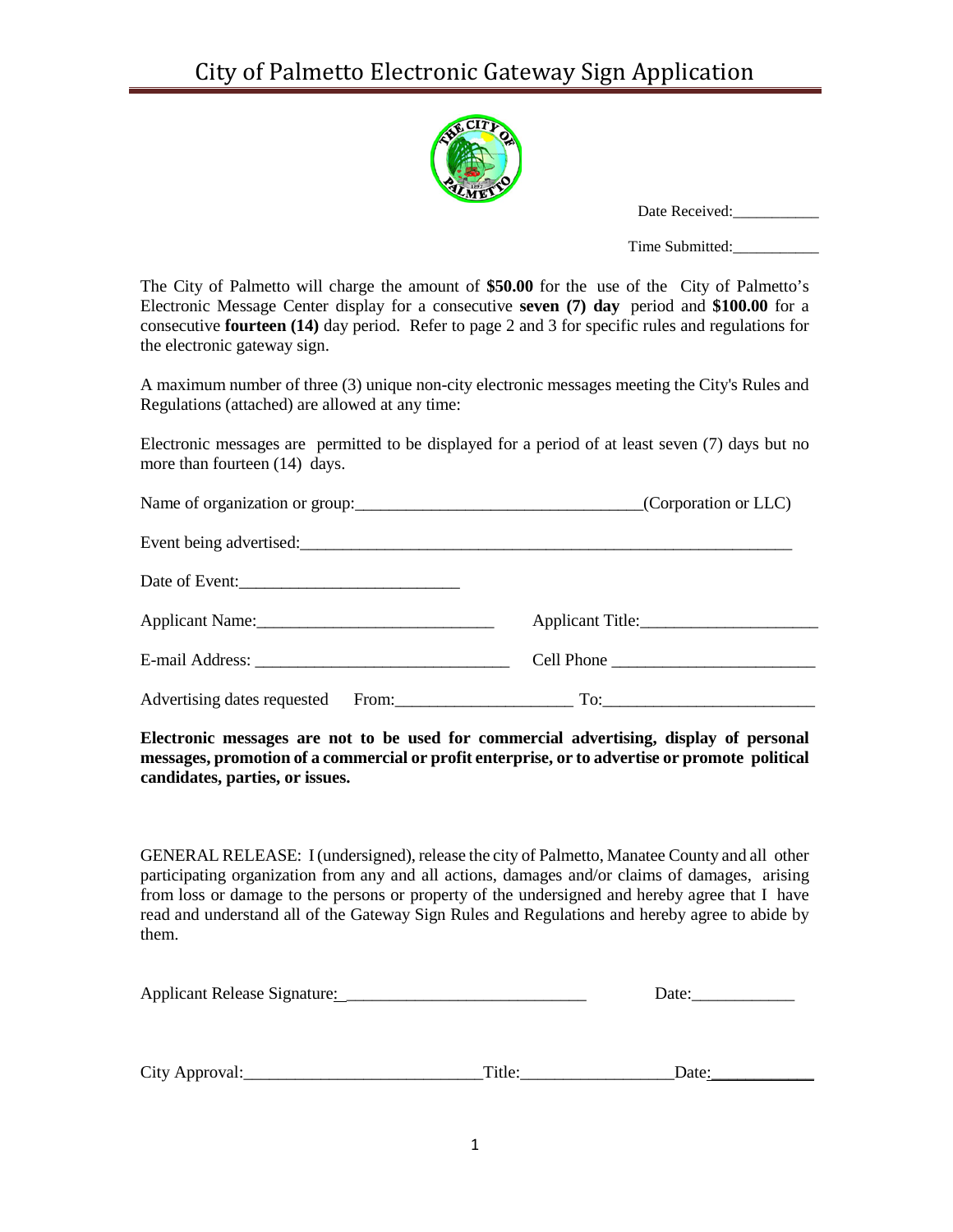# **Electronic Gateway Sign Rules and Regulations**

#### **Fees**

- Cost to advertise on the sign is \$50/week (7 consecutive days) or \$100 for two weeks (14 consecutive days).
- Sign applications spaces will be reserved on a first come first serve basis and subject to the guidelines listed below.
- Fees may be waived for City sponsored events, another governmental entity, or other organization if approved in accordance with the rules in this document.
- If any fee waiver request is received, the Mayor will review the request and approve or deny the request. The Mayor's decision will then be forwarded to Commission. If a Commissioner requests a special meeting within 24 hours of receipt of the fee request, the Mayor shall schedule a special meeting. If no meeting is requested within 24 hours, the Mayor's decision will be approved.

### **Who and how often can someone advertise?**

- Maximum of three(3) customers advertising on the sign in addition to any City messages
- One page per customer
- Applicants are limited to four (4) weeks of advertising per year
- Applicants for advertising must be a Non-Profit, Federal, State, County, Municipality, or other Local Government entity
- The event being advertised must be within the City limits of Palmetto
- Any exceptions to the above criteria must be approved by formal action of the City Commission.

## **What can I advertise?**

• Advertising intended to promote special events, cultural activities or recreational activities, fundraisers, etc.